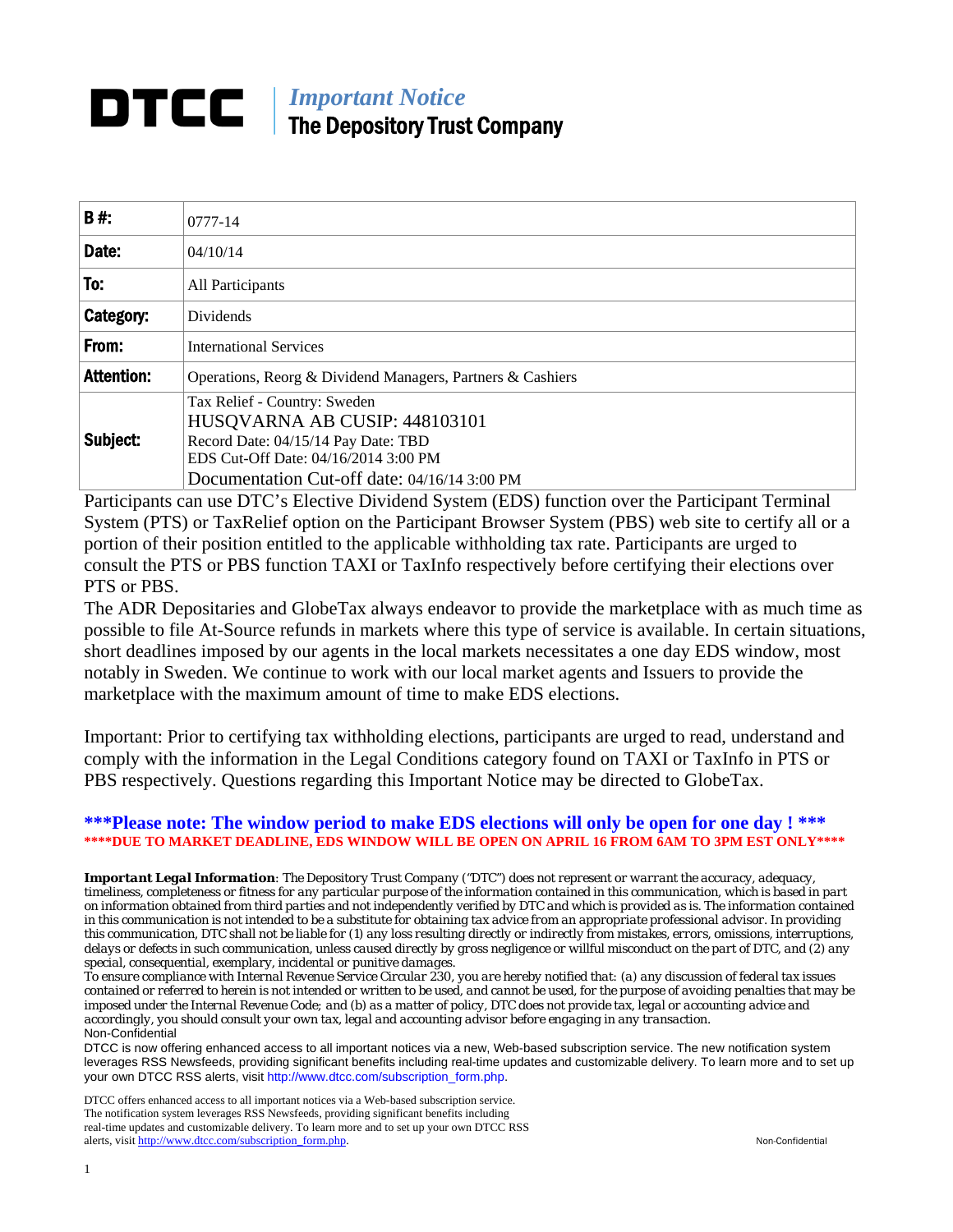

**HUSQVARNA AB** has announced a cash dividend. Citibank N.A. acts as the Depositary for the company's American Depositary Receipt ("ADR") program.

Using DTC's Elective Dividend System ("EDS") function over the Participant Terminal System ("PTS"), Participants may certify all or a portion of their position entitled to the applicable withholding tax rates. Use of EDS will permit entitlement amounts to be paid through DTC.

## **\*\*\*\*DUE TO MARKET DEADLINE, EDS WINDOW WILL BE OPEN ON APRIL 16 FROM 6AM TO 3PM EST ONLY\*\*\*\***

# **DIVIDEND EVENT DETAILS**

| <b>COUNTRY OF ISSUANCE</b>                    | <b>SWEDEN</b>   |
|-----------------------------------------------|-----------------|
| ISSUE                                         | HUSQVARNA AB    |
| CUSIP#                                        | 448103101       |
| <b>DEPOSITARY</b>                             | Citibank N.A.   |
| <b>ADR RECORD DATE</b>                        | April 15, 2014  |
| <b>ADR PAY DATE</b>                           | TBD             |
| ADR GROSS DIVIDEND RATE<br>ON PAY DATE        | <b>TBD</b>      |
| ORD GROSS DIVIDEND RATE<br><b>ON PAY DATE</b> | <b>SEK 1.50</b> |
| <b>RATIO</b>                                  | 2 ORD: 1 ADR    |
| STATUTORY WHT RATE                            | 30%             |

| <b>CHARGES &amp; DEADLINES</b>                    |                                        |                                 |                                                      |                                                                                            |                                                                       |
|---------------------------------------------------|----------------------------------------|---------------------------------|------------------------------------------------------|--------------------------------------------------------------------------------------------|-----------------------------------------------------------------------|
| <b>FILING METHOD</b>                              | <b>BATCH</b>                           | <b>PAYMENT</b><br><b>METHOD</b> | <b>DEPOSITARY</b><br><b>SERVICE</b><br><b>CHARGE</b> | <b>MINIMUM</b><br><b>SERVICE</b><br><b>CHARGE PER</b><br><b>BENEFICIAL</b><br><b>OWNER</b> | <b>DOCUMENTATION MUST BE</b><br><b>RECEIVED BY</b><br>(ALL TIMES EST) |
| <b>RELIEF AT SOURCE PAYMENT ON</b><br>(FAVORABLE) | <b>PAY DATE</b>                        | VIA DTC                         | \$0.005 per ADR                                      | \$0                                                                                        | April 16, 2014; 3:00 P.M.                                             |
| <b>RELIEF AT SOURCE PAYMENT ON</b><br>(EXEMPT)    | PAY DATE                               | <b>VIA DTC</b>                  | \$0.075 per ADR                                      | \$0                                                                                        | April 16, 2014; 3:00 P.M.                                             |
| <b>QUICK REFUND</b>                               | POST-EDS<br>PROCESS:<br><b>ONGOING</b> | <b>CHECK</b>                    | \$0.01 per ADR                                       | \$25.00                                                                                    | May 27, 2014; 5:00 P.M                                                |
| <b>LONG-FORM</b>                                  | POST-EDS<br>PROCESS:<br><b>ONGOING</b> | <b>CHECK</b>                    | \$0.01 per ADR                                       | \$25.00                                                                                    | December 1, 2019; 5:00 P.M.                                           |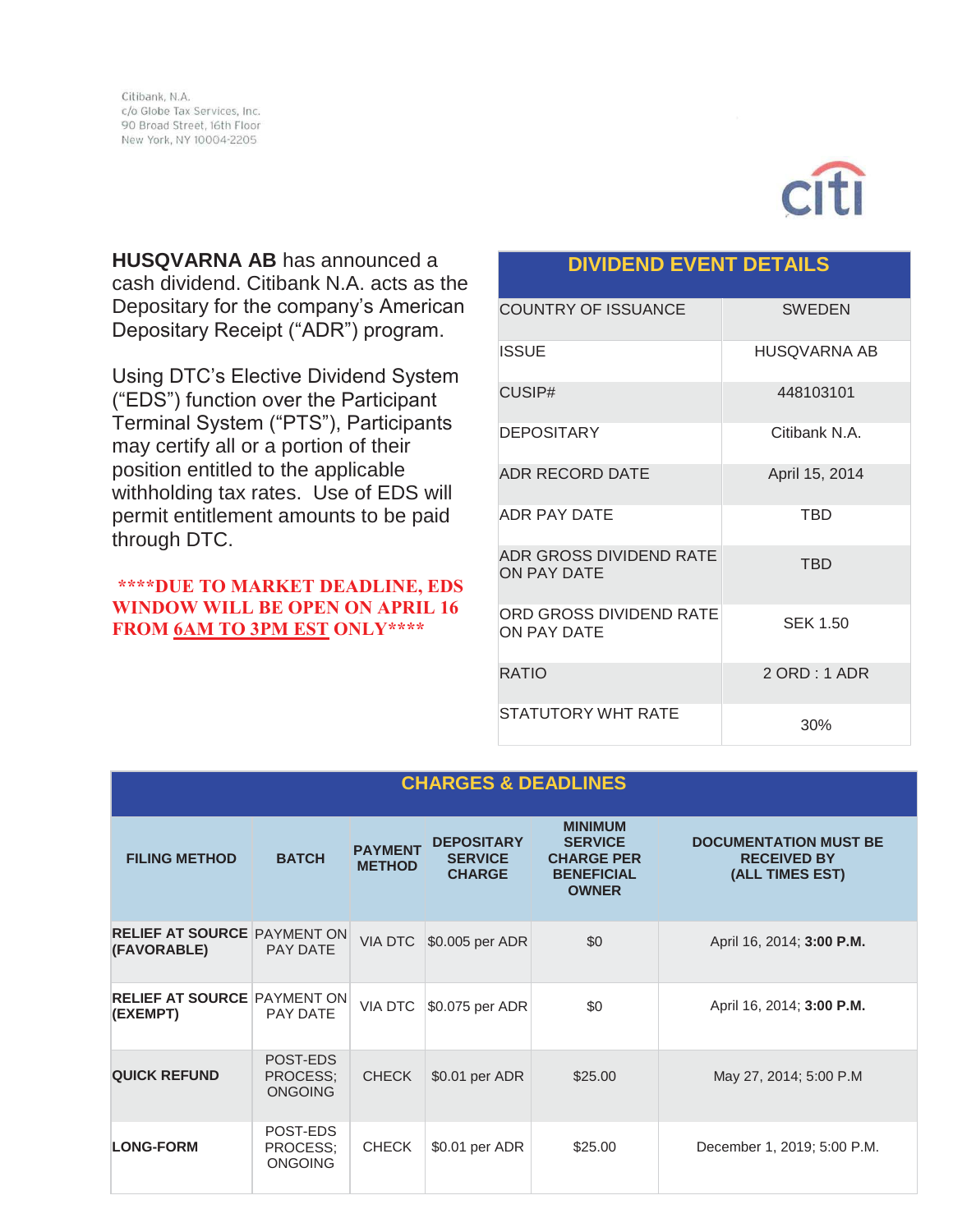# **RELIEF-AT-SOURCE ("EDS") ELIGIBILITY MATRIX**

| <b>RATE</b><br><b>DESCRIPTION</b> | <b>RECLAIM RATE</b> | <b>ELIGIBLE RESIDENTS</b>     | <b>DOCUMENTATION</b><br><b>REQUIRED</b>                                             |
|-----------------------------------|---------------------|-------------------------------|-------------------------------------------------------------------------------------|
| <b>UNFAVORABLE</b><br>30%         | 0%                  | NON-TREATY COUNTRIES          | <b>NONE</b>                                                                         |
| <b>FAVORABLE</b><br>15%           | 15%                 | <b>U.S. RESIDENT ENTITIES</b> | <b>NONE</b><br>(SEE NOTE)                                                           |
| <b>EXEMPT</b><br>$0\%$            | 30%                 | <b>U.S. PENSION FUNDS</b>     | <b>1. COVER LETTER</b><br>2. IRS FORM 6166<br>3. U.S. PENSION<br><b>ATTESTATION</b> |

#### **\*NOTE: Participants using the DTC EDS system agree that the following criteria have been met:**

- 1. The Participant has determined that the beneficial owner of the shares (individual or legal entity) is a resident of the United States who is eligible for the 15% or 0% Swedish withholding tax rate. This is not tax advice. Please consult your tax advisor.
- 2. The Participant hereby certifies that it will indemnify Citibank, N.A., (and its agents) for any liability it may incur as a result of reliance upon information provided by such Participant in connection with an EDS election, a claim for refund, or a failure to provide information requested by the Swedish Tax Authorities as described in item 5 below**.** Citibank, N.A shall not be liable for any failure to secure a refund.
- 3. The Participant shall be liable for any loss due to foreign exchange fluctuations.
- 4. The Participant agrees to immediately return to Citibank, N.A. any funds erroneously received as a result of an improper EDS election or refund claim. In addition, the Participant agrees to pay any interest, additions to tax or penalties thereon.
- 5. If requested by the Swedish Tax Authorities (directly or indirectly), the Participant agrees to provide Citibank, N.A. with beneficial ownership information regarding the depositary receipts,: such as the names*,*  entire addresses, the countries of residence for tax purposes, tax identification numbers or social security numbers, as well as the number of depositary receipts for which the reduced rate of withholding tax is certified, the rate that is applied, **and any other information that may be reasonably requested**. Such information will be provided within 30 days of the Participant being informed of the request. If requested by the Swedish Tax Authorities (directly or indirectly), the Participant also agrees to provide Citibank, N.A. with a Certificate of Fiscal Residency (a Form 6166) within 90 days of the Participant being informed of the request. The Swedish Tax Authority reserves the right to request records for the 5 preceding years. Participants who submit claims on behalf of qualified pension funds that elect the 0% withholding rate need to provide this information to Citibank, N.A. at the time the claim is made.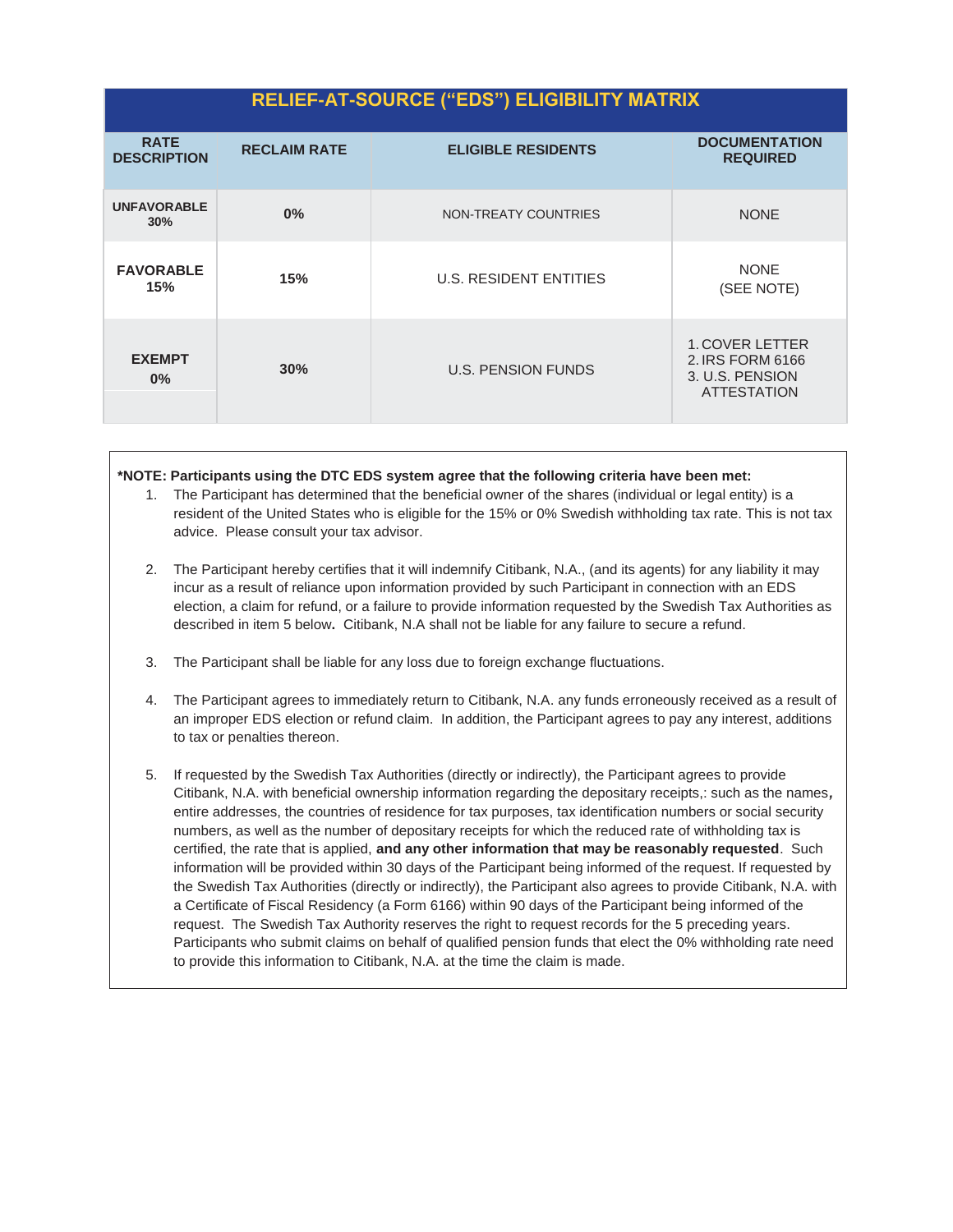# **QUICK REFUND / LONG FORM ELIGIBILITY MATRIX**

| <b>RATE</b><br><b>DESCRIPTION</b> | <b>RECLAIM</b><br><b>RATE</b> | <b>ELIGIBLE RESIDENTS</b>                                                                                                                                                                                                                                                                                                                                                                                                                                                                                                                                                                                                                                                                                         | <b>DOCUMENTATION REQUIRED</b>                                                                                                                                                        |
|-----------------------------------|-------------------------------|-------------------------------------------------------------------------------------------------------------------------------------------------------------------------------------------------------------------------------------------------------------------------------------------------------------------------------------------------------------------------------------------------------------------------------------------------------------------------------------------------------------------------------------------------------------------------------------------------------------------------------------------------------------------------------------------------------------------|--------------------------------------------------------------------------------------------------------------------------------------------------------------------------------------|
| <b>FAVORABLE</b><br>15%           | 15%                           | US RESIDENT ENTITIES                                                                                                                                                                                                                                                                                                                                                                                                                                                                                                                                                                                                                                                                                              | <b>1. COVER LETTER</b><br>2. SKV3740 (LONG FORM ONLY)<br>3. IRS FORM 6166 (LONG FORM ONLY)<br>4. CERTIFICATION OF DIVIDEND<br>PAYMENT (LONG FORM ONLY)<br>5. POA(s) (LONG FORM ONLY) |
| <b>EXEMPT U.S.</b><br>0%          | 30%                           | <b>U.S. PENSION FUNDS</b><br>(CLAIMED UNFAVORABLE THROUGH EDS)                                                                                                                                                                                                                                                                                                                                                                                                                                                                                                                                                                                                                                                    | 1. COVER LETTER<br>2. IRS FORM 6166<br>3. U.S PENSION ATTESTATION<br>4. SKV 3740<br>5. CERTIFICATION OF DIVIDEND<br>PAYMENT (LONG FORM ONLY)<br>6. POA(s) (LONG FORM ONLY)           |
| <b>EXEMPT</b><br>NON-U.S.<br>0%   | 30%                           | CANADIAN PENSIONS, SWISS PENSIONS, AND<br><b>GREECE</b>                                                                                                                                                                                                                                                                                                                                                                                                                                                                                                                                                                                                                                                           | <b>1. COVER LETTER</b><br>2. SKV 3740<br>3. CERTIFICATION OF DIVIDEND<br>PAYMENT (LONG FORM ONLY)<br>4. POA(s) (LONG FORM ONLY)                                                      |
| <b>EXEMPT U.S.</b><br>$0\%$       | 15%                           | <b>U.S. PENSION FUNDS</b><br>(CLAIMED FAVORABLE THROUGH EDS)                                                                                                                                                                                                                                                                                                                                                                                                                                                                                                                                                                                                                                                      | 1. COVER LETTER<br>2. IRS FORM 6166<br>3. U.S PENSION ATTESTATION<br>4. SKV 3740<br>5. CERTIFICATION OF DIVIDEND<br>PAYMENT (LONG FORM ONLY)<br>6. POA(s) (LONG FORM ONLY)           |
| <b>FAVORABLE</b><br>5%            | 25%                           | UNITED KINGDOM AND NORTHERN IRELAND                                                                                                                                                                                                                                                                                                                                                                                                                                                                                                                                                                                                                                                                               | 1. COVER LETTER<br>2. SKV 3740<br>3. CERTIFICATION OF DIVIDEND<br>PAYMENT (LONG FORM ONLY)<br>4. POA(s) (LONG FORM ONLY)                                                             |
| <b>FAVORABLE</b><br>10%           | 20%                           | AUSTRIA, BELARUS, BULGARIA, CHILE, CZECH<br>REPUBLIC, CHINA (NOT HONG KONG), INDIA,<br>PORTUGAL, ROMANIA, SLOVAKIA, TAIWAN,<br>UKRAINE, AND VENEZUELA                                                                                                                                                                                                                                                                                                                                                                                                                                                                                                                                                             | <b>1. COVER LETTER</b><br>2. SKV 3740<br>3. CERTIFICATION OF DIVIDEND<br>PAYMENT (LONG FORM ONLY)<br>4. POA(s) (LONG FORM ONLY)                                                      |
| <b>FAVORABLE</b><br>15%           | 15%                           | ALBANIA, ARGENTINA, AUSTRALIA,<br>BANGLADESH, BARBADOS, BELGIUM, BOLIVIA,<br>BOSNIA-HERZEGOVINA, BOTSWANA, CANADA<br>(NON-PENSION), CROATIA, DENMARK,<br>ESTONIA, FINLAND, FRANCE, GAMBIA,<br>GERMANY, GREENLAND, HUNGARY, ICELAND,<br>INDONESIA, IRELAND (REPUBLIC OF), ISRAEL,<br>ITALY, JAPAN, KAZAKHSTAN, KOREA<br>(REPUBLIC OF), KOSOVO, LATVIA, LITHUANIA,<br>LUXEMBOURG, MACEDONIA, MALAYSIA,<br>MALTA, MAURITIUS, MEXICO, MONTENEGRO,<br>NAMIBIA, NETHERLANDS, NEW ZEALAND,<br>NORDIC COUNTRIES, NORWAY, PHILIPPINES<br>(THE), POLAND, RUSSIA, SERBIA, SINGAPORE,<br>SLOVENIA, SOUTH AFRICA (REPUPLIC OF),<br>SPAIN, SRI LANKA, SWITZERLAND (NON-<br>PENSION)*, VIETNAM, YUGOSLAVIA, AND<br><b>ZAMBIA</b> | 1. COVER LETTER<br>2. SKV 3740<br>3. CERTIFICATION OF DIVIDEND<br>PAYMENT (LONG FORM ONLY)<br>4. POA(s) (LONG FORM ONLY)                                                             |
| <b>FAVORABLE</b><br>20%           | 10%                           | EGYPT, TRINIDAD AND TOBAGO, TUNISIA,<br>TURKEY, AND ZIMBABWE                                                                                                                                                                                                                                                                                                                                                                                                                                                                                                                                                                                                                                                      | 1. COVER LETTER<br>2. SKV 3740<br>3. CERTIFICATION OF DIVIDEND<br>PAYMENT (LONG FORM ONLY)<br>4. POA(s) (LONG FORM ONLY)                                                             |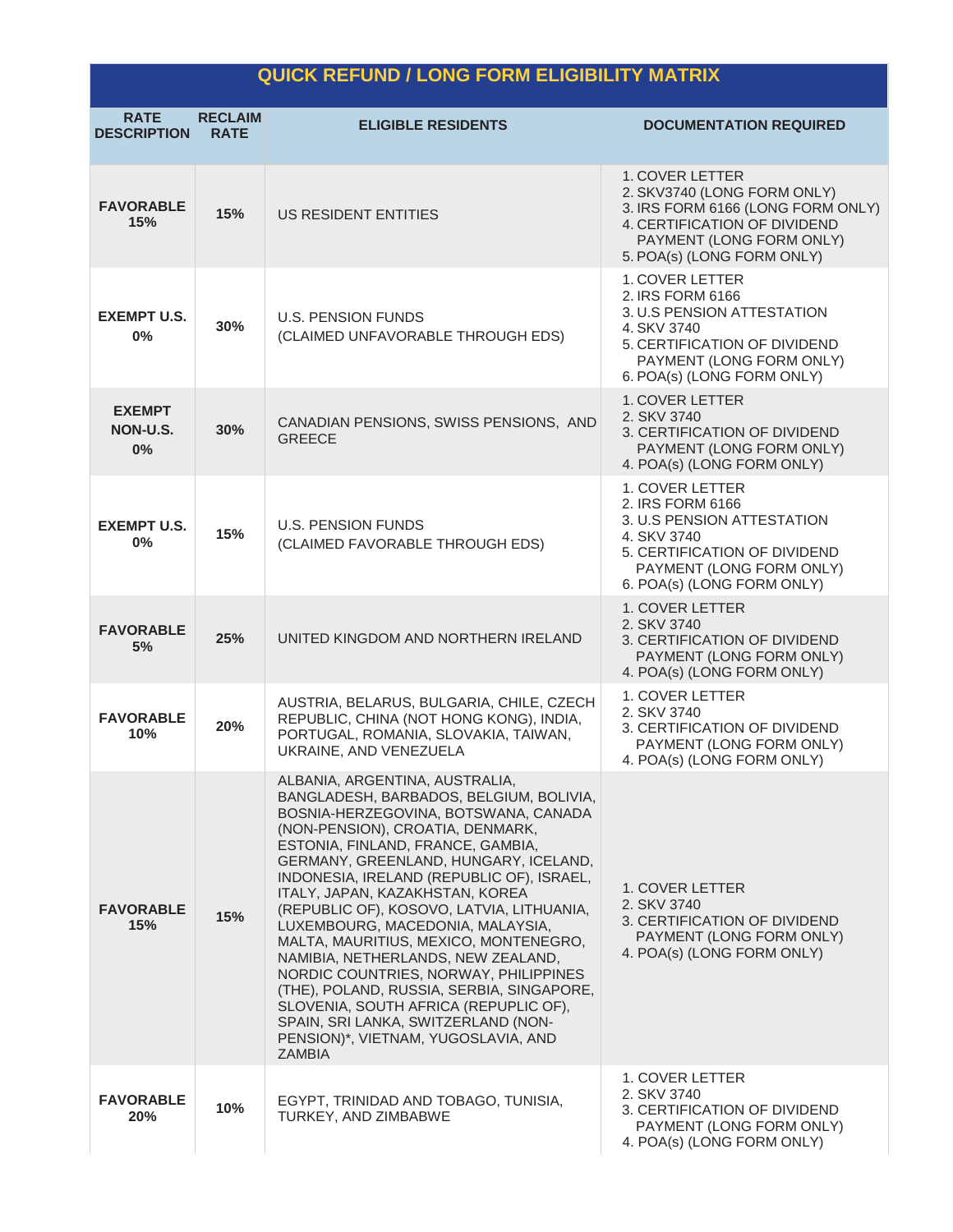| <b>FAVORABLE</b><br>22.5% | 7.5% | <b>JAMAICA</b>              | 1. COVER LETTER<br>2. SKV 3740<br>3. CERTIFICATION OF DIVIDEND<br>PAYMENT (LONG FORM ONLY)<br>4. POA(s) (LONG FORM ONLY) |
|---------------------------|------|-----------------------------|--------------------------------------------------------------------------------------------------------------------------|
| <b>FAVORABLE</b><br>25%   | 5%   | BRAZIL, KENYA, AND TANZANIA | 1. COVER LETTER<br>2. SKV 3740<br>3. CERTIFICATION OF DIVIDEND<br>PAYMENT (LONG FORM ONLY)<br>4. POA(s) (LONG FORM ONLY) |

#### \*SWISS INDIVIDUALS QUALIFY FOR 15% REFUND. PLEASE CONTACT CITIBANK, N.A./GLOBETAX FOR FURTHER DETAILS.

\*\*EFFECTIVE JANUARY 1, 2013, **0%** RATE APPLIES TO DIVIDENDS PAID TO FOREIGN INVESTMENT FUNDS RESIDENT IN AN **EEA COUNTRY** OR IN A COUNTRY WITH WHICH SWEDEN HAS AN EXCHANGE OF INFORMATION AGREEMENT. THE INVESTMENT FUND MUST BE EQUIVALENT TO A SWEDISH INVESTMENT FUND.

**DESCRIPTION OF VARIOUS DOCUMENTATION** 

|                                                                                   | PLJUNIF HUN UF VANIOUJ PUGUMLNTATIUN                                                                                                                                                                                                                                                                                                                               |                        |                                                                 |
|-----------------------------------------------------------------------------------|--------------------------------------------------------------------------------------------------------------------------------------------------------------------------------------------------------------------------------------------------------------------------------------------------------------------------------------------------------------------|------------------------|-----------------------------------------------------------------|
| <b>DOCUMENT NAME</b>                                                              | <b>DESCRIPTION</b>                                                                                                                                                                                                                                                                                                                                                 | <b>ORIGINAL / COPY</b> | <b>SIGNATURE</b><br><b>REQUIREMENT</b>                          |
| <b>SKV 3740</b>                                                                   | Claim for repayment of Swedish tax on dividends<br>form. This form needs to be certified by the<br>beneficial owner's local tax office for non-U.S.<br>entities.                                                                                                                                                                                                   | <b>ORIGINAL</b>        | DTC PARTICPANT OR<br><b>FINAL BENEFICIAL</b><br><b>OWNER</b>    |
| <b>IRS FORM 6166</b>                                                              | Issued by the Internal Revenue Service, stating<br>the name and Taxpayer Identification number of<br>the beneficial owner. The "Tax Year" of the 6166<br>must refer to the tax year of 2014. For U.S.<br>Pensions the 6166 must certify that the pension<br>plan is qualified under Section 401 (A) and is tax<br>exempt under Section 501 (A).                    | ORIGINAL               | <b>IRS</b><br><b>REPRESENTATIVE</b>                             |
| <b>CERTIFICATE OF</b><br><b>RESIDENCY</b><br><b>(CANADIAN</b><br><b>PENSIONS)</b> | Issued by the beneficial owners local Canadian<br>Revenue Office, stating the name, Taxpayer<br>Identification number and the address of the<br>beneficial owner. Additionally, the COR must cite<br>the provisions of the existing agreement within<br>the meaning of the Canada/Sweden tax<br>convention, including Article 10 Paragraph 8 for<br>tax year 2014. | <b>ORIGINAL</b>        | <b>CANADA REVENUE</b><br><b>AGENCY</b><br><b>REPRESENTATIVE</b> |
| <b>COVER LETTER</b><br>(APPENDIX A)                                               | Cover letter required for all long-form, quick<br>refund, and U.S. Pension relief-at-source claims                                                                                                                                                                                                                                                                 | ORIGINAL               | <b>DTC PARTICPANT</b>                                           |
| <b>CERTIFICATION</b><br><b>OF DIVIDEND</b><br><b>PAYMENT</b><br>(APPENDIX B)      | Must be submitted for each beneficial owner with<br>each long form claim, on participant letterhead                                                                                                                                                                                                                                                                | ORIGINAL               | <b>DTC PARTICIPANT</b>                                          |
| <b>U.S PENSION</b><br><b>ATTESTATION</b><br>(APPENDIX C)                          | Attestation for U.S. Pensions                                                                                                                                                                                                                                                                                                                                      | <b>ORIGINAL</b>        | <b>DTC PARTICIPANT</b>                                          |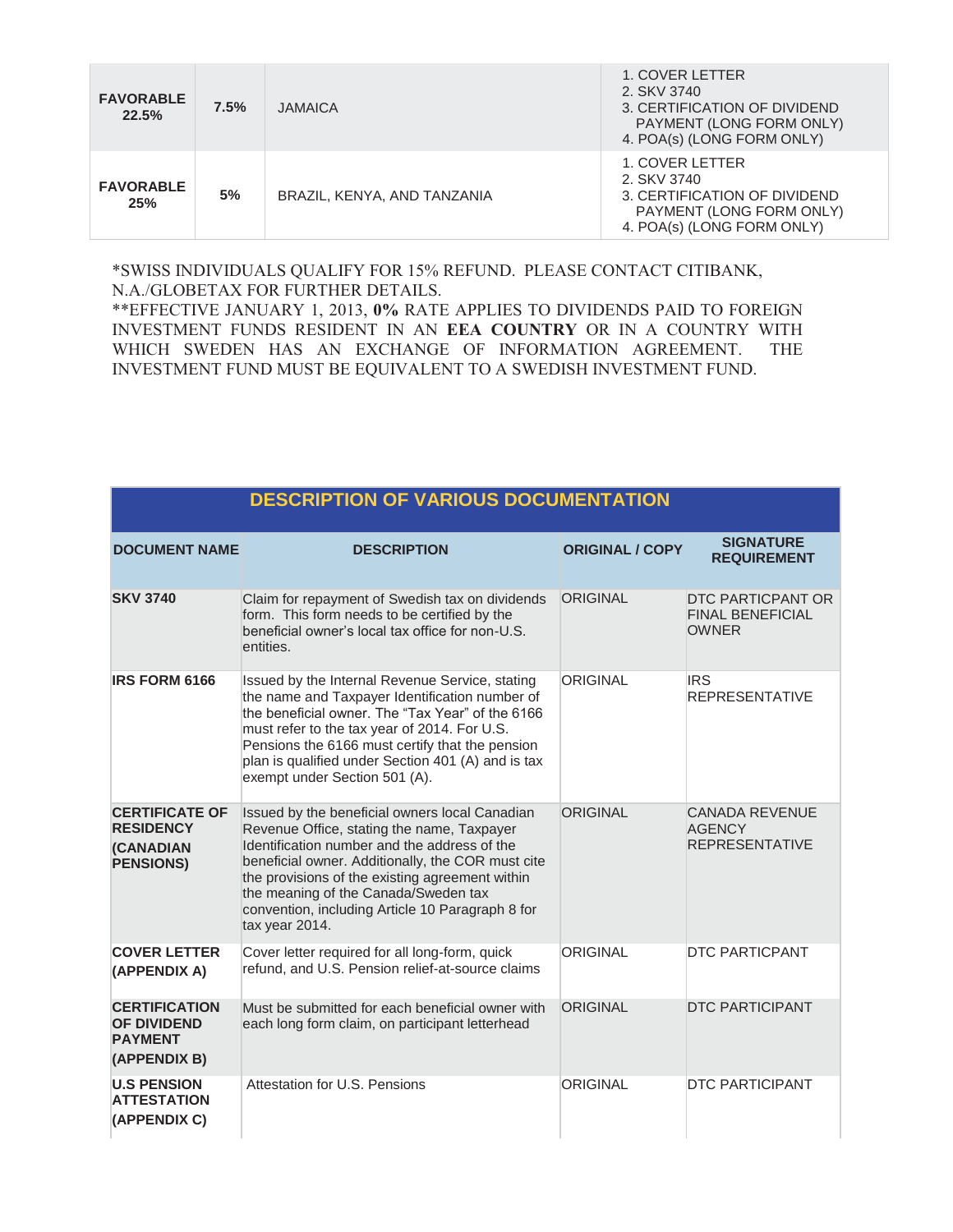| <b>POWER OF</b><br><b>ATTORNEY</b><br>(APPENDIX D) | If the beneficial owner signs the SKV 3740, then<br>only 1 POA is required<br>• Between the DTC participant & depositary<br>(DTC letterhead)<br>If the DTC participant signs the SKV 3740 on<br>behalf of the beneficial owner, then 2 POA's are<br>required | <b>COPY</b> | <b>BENEFICIAL OWNER</b><br><b>AND/OR DTC</b><br><b>PARTICIPANT</b> |
|----------------------------------------------------|--------------------------------------------------------------------------------------------------------------------------------------------------------------------------------------------------------------------------------------------------------------|-------------|--------------------------------------------------------------------|
|                                                    | • Between the DTC participant & depositary<br>(DTC letterhead)<br>• Between beneficial owner & DTC participant<br>(BO letterhead)                                                                                                                            |             |                                                                    |

| <b>CONTACT DETAILS</b>     |                                                                  |  |  |
|----------------------------|------------------------------------------------------------------|--|--|
| PRIMARY CONTACT            | <b>MAX RAMOS</b>                                                 |  |  |
| DOMESTIC PHONE (U.S.)      | 1-800-628-4646                                                   |  |  |
| DOMESTIC FAX (U.S.)        | 1-800-633-4646                                                   |  |  |
| <b>INTERNATIONAL PHONE</b> | 1-212-747-9100                                                   |  |  |
| <b>INTERNATIONAL FAX</b>   | 1-212-747-0029                                                   |  |  |
| <b>EMAIL ADDRESS</b>       | Swedish Reclaims@GlobeTax.com                                    |  |  |
| <b>COMPANY</b>             | CITIBANK N.A. / GLOBETAX                                         |  |  |
| <b>STREET ADDRESS</b>      | 90 BROAD STREET, 16TH FLOOR<br><b>ATTN: SWEDISH ADR RECLAIMS</b> |  |  |
| CITY/STATE/ZIP             | NEW YORK, NY 10004                                               |  |  |
| <b>ADDITIONAL CONTACTS</b> | APRIL RICHLAND, GINA GIANNOU                                     |  |  |

# **ESP**



Citibank, N.A. offers ESP powered by GlobeTax, which allows for the secure and simplified transfer of beneficial owner level data from the Participant to Citibank, N.A. and creates applicable documentation on the Participants behalf including the SKV 3740 & U.S. Pension Attestation. These claims should be submitted through the following website:

## https://www.globetaxesp.com/

Please contact Mr. Max Ramos at 1-800-628-4646 or via email at Max\_Ramos@GlobeTax.com if you have any questions about this process.

This system is available for At-Source, Quick Refund, and Long-Form claims.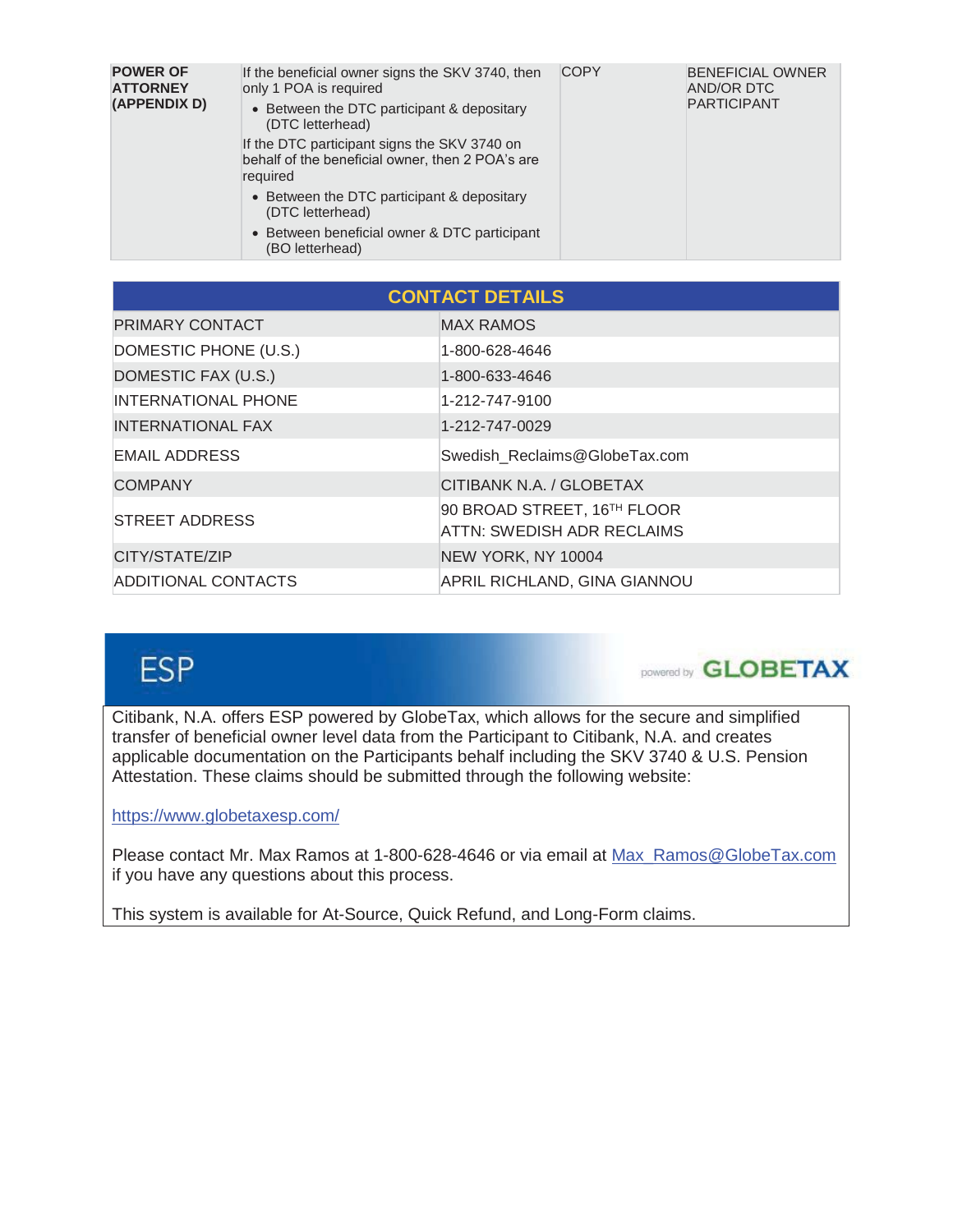# **FREQUENTLY ASKED QUESTIONS (FAQs)**

| <b>QUESTION</b>                                                                                                                                                                                                               | <b>ANSWER</b>                                                                                                                                                                                                                                                                                                                                                                                                                                                        |
|-------------------------------------------------------------------------------------------------------------------------------------------------------------------------------------------------------------------------------|----------------------------------------------------------------------------------------------------------------------------------------------------------------------------------------------------------------------------------------------------------------------------------------------------------------------------------------------------------------------------------------------------------------------------------------------------------------------|
| CAN I SUBMIT A TRUST AGREEMENT IN LIEU OF A<br>POA SIGNED BY THE BENEFICIAL OWNER?                                                                                                                                            | YES, BUT A LIMITED POA SIGNED BY THE<br>PARTICIPANT MUST BE ACCOMPANIED BY THE<br><b>TRUST AGREEMENT</b>                                                                                                                                                                                                                                                                                                                                                             |
| ARE FORM 6166S WITH IRS CODE RULING 81-100<br>ACCEPTED?                                                                                                                                                                       | YES, WITH A TAX DETERMINATION LETTER                                                                                                                                                                                                                                                                                                                                                                                                                                 |
| DOES THE BENEFICIARIES NAME ON THE FORM<br>6166 NEED TO MATCH THE POA?                                                                                                                                                        | YES, THE BENEFICIARIES NAME ON BOTH<br>DOCUMENTS SHOULD BE IDENTICAL.                                                                                                                                                                                                                                                                                                                                                                                                |
| HOW LONG DOES IT TAKE FOR LONG-FORM<br><b>CLAIMS TO BE PAID?</b>                                                                                                                                                              | WE ESTIMATE IT TAKES 6 MONTHS FOR LONG<br>FORM CLAIMS TO BE PAID                                                                                                                                                                                                                                                                                                                                                                                                     |
| DOES THE LONG-FORM PROCESS HAVE A<br><b>MINIMUM POSITION REQUIRMENT PER</b><br><b>BENEFICIAL OWNER?</b>                                                                                                                       | NO, THERE IS A MINIMUM FEE OF \$25 PER<br>BENEFICIAL OWNER WHICH MAY BE WAIVED ON AN<br>EXCEPTIONAL BASIS FOR CLIENTS RECLAIMING<br>LESS THAN \$50. IN SUCH INSTANCES A FEE OF<br>50% OF THE RECLAIMED AMOUNT WILL BE<br>APPLIED.                                                                                                                                                                                                                                    |
| WHAT HAPPENS IF THE PARTICIPANT MAKES<br>EXEMPT ELECTIONS THROUGH DTC BUT FAILS TO<br>SUPPLY THE REQUIRED DOCUMENTATION TO<br>CITIBANK N.A. / GLOBE TAX BY THE DEADLINE<br>INDICATED IN THE "CHARGES & DEADLINES"<br>SECTION? | ALL UNSUPPORTED SHARES WILL BE MOVED TO<br>THE 30% UNFAVORABLE RATE. YOU WILL HAVE AN<br>OPPORTUNITY TO FILE LONG-FORM IF THIS<br>TRANSPIRES.                                                                                                                                                                                                                                                                                                                        |
| WHAT IS THE STATUTE OF LIMITATIONS FOR<br><b>FILING SWEDISH RECLAIMS?</b>                                                                                                                                                     | IT IS 5 YEARS FROM THE END OF THE YEAR IN<br>WHICH THE DIVIDEND PAYS, CLAIMS RECEIVED<br>AFTER OUR SUBMISSION DEADLINE WILL BE FILED<br>ON A BEST EFFORT BASIS.                                                                                                                                                                                                                                                                                                      |
| WHAT HAPPENS IF THE PARTICIPANT DOES NOT<br>MAKE AN EDS ELECTION WITHIN THE SPECIFIED<br><b>EDS ELECTION WINDOW?</b>                                                                                                          | ALL SHARES WILL BE WITHHELD AT THE 30% TAX<br>RATE, YOU WILL HAVE AN OPPORTUNITY TO FILE<br>LONG-FORM IF THIS TRANSPIRES.                                                                                                                                                                                                                                                                                                                                            |
| WILL CITIBANK, N.A. ACCEPT CLAIMS FILED<br>DIRECTLY TO THEM BY THE BENEFICIAL OWNERS?                                                                                                                                         | CITIBANK, N.A. ONLY ACCEPTS CLAIMS FILED BY<br>THE DTC PARTICIPANT WHO WAS HOLDING THE<br>SECURITIES THROUGH DTC AND ONLY TO THE<br>EXTENT THAT DTC HAS REPORTED THESE<br><b>HOLDINGS TO US AS VALID RECORD DATE</b><br>HOLDINGS. BENEFICIAL OWNERS ARE REQUIRED TO<br>FILE THEIR CLAIMS THROUGH THE CUSTODY CHAIN<br>TO THE DTC PARTICIPANT OF RECORD. ALL CLAIMS<br>NOT RECEIVED DIRECTLY FROM THE DTC<br>PARTICIPANT WILL BE RETURNED TO THE<br>BENEFICIAL OWNER. |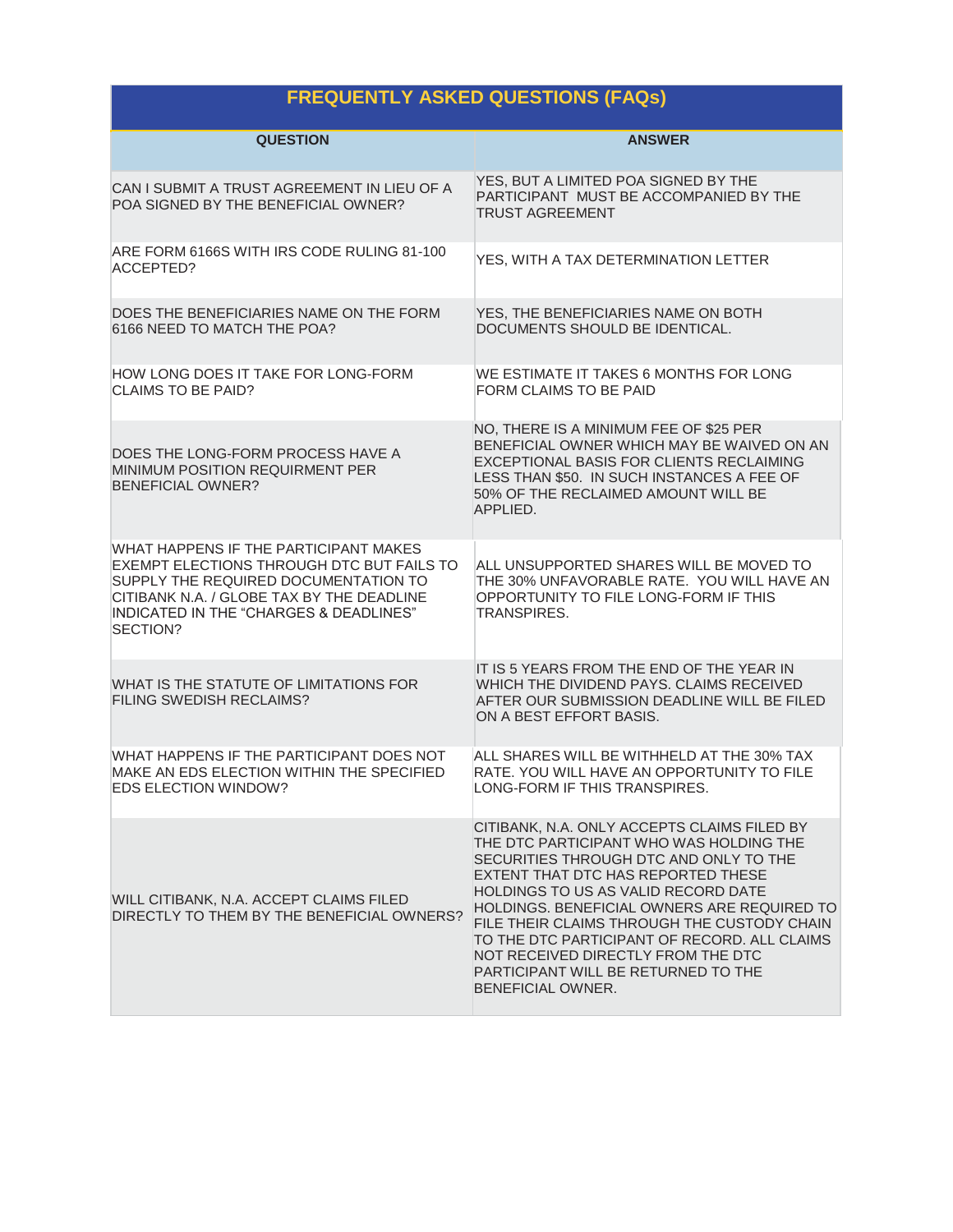## **DISCLAIMER**

All tax information contained in this Important Notice is based on a good faith compilation of information obtained from multiple sources. The information is subject to change. Actual deadlines frequently vary from the statutory deadlines because of local market conditions and advanced deadlines set by local agents. To mitigate risk it is strongly advised that DTC Participants file their claims as soon as possible as the depositary and/or their agents will not be liable for claims filed less than six months before the specified deadline. In the event that local market rules, whether implemented by a local agent or a Tax Authority, conflict with the information provided in the important notice, either prior to or after publication, the local market rules will prevail.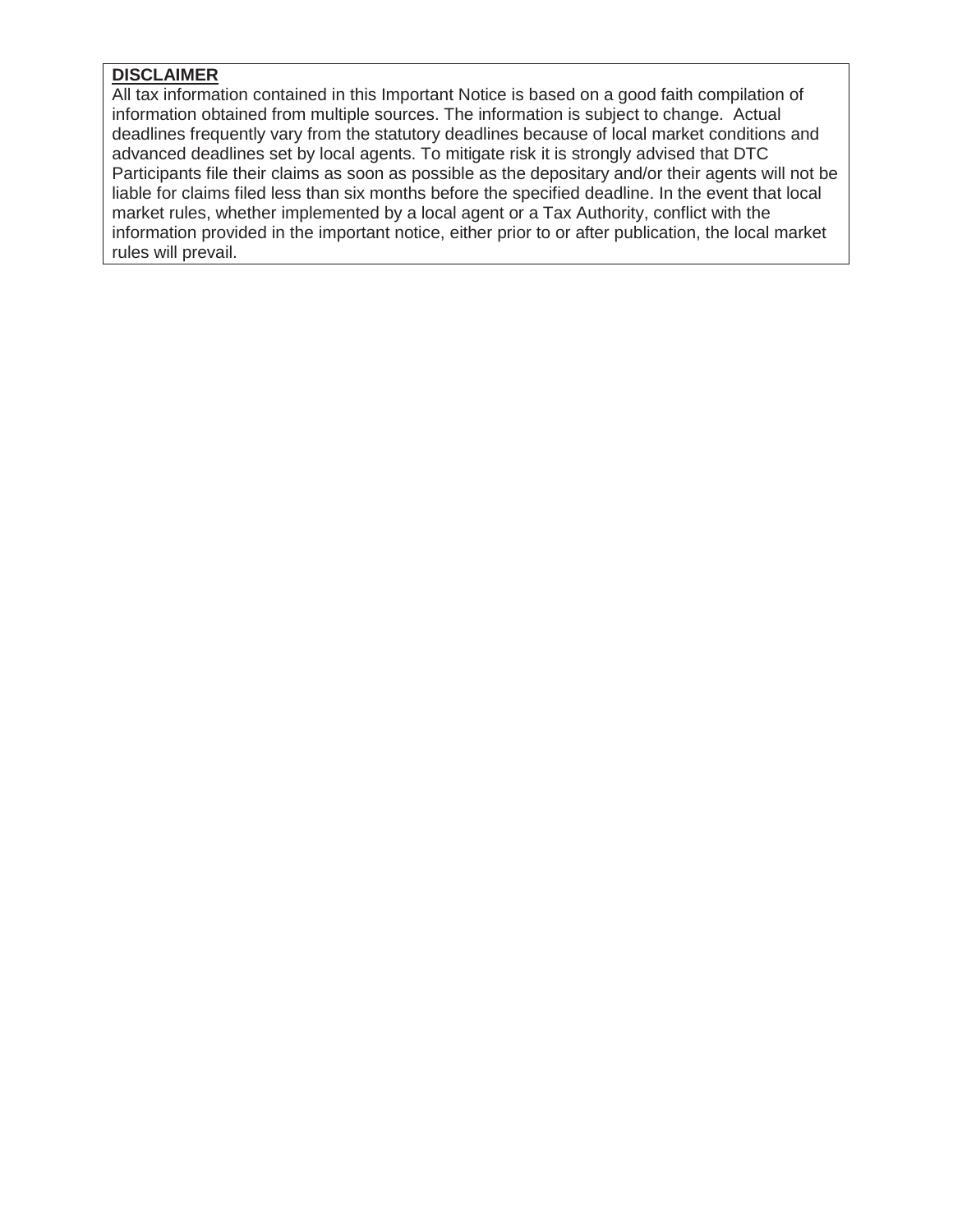## **APPENDIX A – COVER LETTER**

## **(DTC Participant's Letterhead)**

Citibank N.A. 90 Broad Street, 16th Floor New York, New York 10004-2205 Phone: 1-800-628-4646 Fax: 1-800-633-4646 ATTN: Swedish Reclaims

# **Re: Withholding Certification for HUSQVARNA AB ; CUSIP# 448103101**

Enclosed please find tax reclamation documents, which we are submitting on behalf of our clients who have had excess tax withheld from dividends paid on Swedish ADRs. We, (DTC Participant Name) bolding shares at Cede & Co. under DTC# (DTC PTS Number) hereby state that each beneficial owner cited below held the respective amount of shares on the record date of 15 APR 2014 for the security **HUSQVARNA AB (the "Issuer")** ; **CUSIP# 448103101**.

Below is the list of beneficial owners and their holdings, which total **[TOTAL NUMBER OF ADRs CITED BELOW]** ADRs. As required the following documents are attached: Swedish claim form, Certification of payment, Certification of Residency and a Power of Attorney for each beneficial owner. **The ratio for HUSQVARNA AB is 2 ORD : 1 ADR Shares.** The information is as follows:

| Name of<br><b>Beneficiary</b> | <b>Complete</b><br><b>Address</b> | <b>Tax ID Number</b> | # ADRs | # ORDS |
|-------------------------------|-----------------------------------|----------------------|--------|--------|
|                               |                                   |                      |        |        |
|                               |                                   |                      |        |        |
|                               |                                   |                      |        |        |

We authorize the Citibank, N.A. to present this documentation on the behalf of the beneficial owners listed above. Please contact the undersigned at [Signatory's Telephone Number] should you have any questions.

\_\_\_\_\_\_\_\_\_\_\_\_\_\_\_\_\_\_\_\_\_\_\_\_\_\_

Citibank, N.A. shall not be liable for failure to secure the refund and shall not be liable for any loss due to fluctuations in foreign currency exchange rates. Any funds erroneously received shall be immediately returned to Citibank, N.A., plus any interest, additions to tax or penalties thereon.

[Signature of authorized signatory for DTC Participant] [NAME AND TITLE OF AUTHORIZED OFFICER FOR DTC PARTICIPANT]

 $\frac{1}{\sqrt{2}}$  ,  $\frac{1}{\sqrt{2}}$  ,  $\frac{1}{\sqrt{2}}$  ,  $\frac{1}{\sqrt{2}}$  ,  $\frac{1}{\sqrt{2}}$  ,  $\frac{1}{\sqrt{2}}$  ,  $\frac{1}{\sqrt{2}}$  ,  $\frac{1}{\sqrt{2}}$  ,  $\frac{1}{\sqrt{2}}$  ,  $\frac{1}{\sqrt{2}}$  ,  $\frac{1}{\sqrt{2}}$  ,  $\frac{1}{\sqrt{2}}$  ,  $\frac{1}{\sqrt{2}}$  ,  $\frac{1}{\sqrt{2}}$  ,  $\frac{1}{\sqrt{2}}$ 

 $\frac{1}{\sqrt{2}}$  ,  $\frac{1}{\sqrt{2}}$  ,  $\frac{1}{\sqrt{2}}$  ,  $\frac{1}{\sqrt{2}}$  ,  $\frac{1}{\sqrt{2}}$  ,  $\frac{1}{\sqrt{2}}$  ,  $\frac{1}{\sqrt{2}}$  ,  $\frac{1}{\sqrt{2}}$  ,  $\frac{1}{\sqrt{2}}$  ,  $\frac{1}{\sqrt{2}}$  ,  $\frac{1}{\sqrt{2}}$  ,  $\frac{1}{\sqrt{2}}$  ,  $\frac{1}{\sqrt{2}}$  ,  $\frac{1}{\sqrt{2}}$  ,  $\frac{1}{\sqrt{2}}$ 

PAYMENT ADDRESS: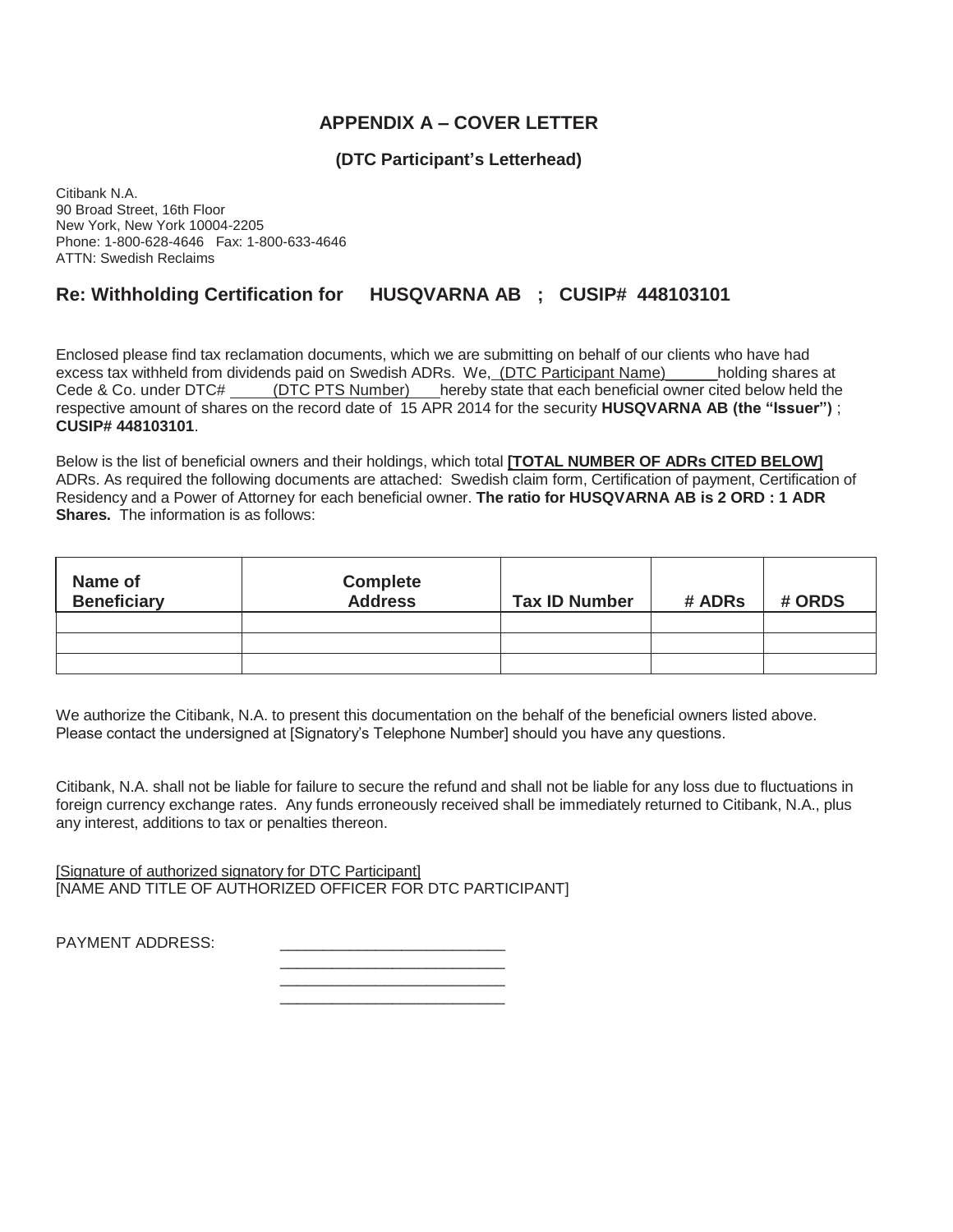# **APPENDIX B**

#### *\*\*\*THIS DOCUMENT MUST BE PREPARED ON COMPANY LETTERHEAD\*\*\**

# **ALL AMOUNTS MUST BE IN SEK**

**(Important – DTC Participants must complete a separate Certificate of Payment for each beneficial owner)**

# **CERTIFICATION OF PAYMENT**

[**DTC Participant Name**] hereby certifies that the following beneficial owner (holding the security **HUSQVARNA AB**) **ADRs** (CUSIP **448103101**) was a holder of record on **15 APR 2014.** The beneficial owner was paid the dividend less the [**Withheld %**] withholding tax at source and is entitled to the [**Refund %**] tax refund stipulated under the provisions of the "[Residence Country of Beneficial Owner]" – Sweden Tax Treaty Convention.

We hereby certify that we have paid the dividend to the beneficial owner of the following securities on TBD**.**

| Agent:                               | [DTC Participant Name]<br>[DTC Participant Number]                                                    |
|--------------------------------------|-------------------------------------------------------------------------------------------------------|
| <b>Beneficial Owner:</b>             | [Beneficial Owner Name]<br>[B/O Address]<br>[B/O City, State, Zip Code]<br>[B/O Country of Residence] |
| Security:                            | HUSQVARNA AB                                                                                          |
| <b>Ordinary Pay Date:</b>            | 22 APR 2014                                                                                           |
| Shares held:                         | [Number of Ordinary Shares Held]                                                                      |
| <b>Dividend Rate:</b>                | SEK 1.50 per share                                                                                    |
| <b>Gross Dividend:</b>               | [Gross Dividend]                                                                                      |
| Amount of Tax Withheld (Withheld %): | [Amount of Tax Withheld]                                                                              |
| Refund Amount Due (Reclaim %):       | [Amount of Refund]                                                                                    |

| Certified By                     |                    |                     |
|----------------------------------|--------------------|---------------------|
| Authorized Signature [Sign Here] |                    | Date [Today's Date] |
| NAME                             |                    |                     |
| TITLE                            |                    |                     |
|                                  | <b>INSTITUTION</b> |                     |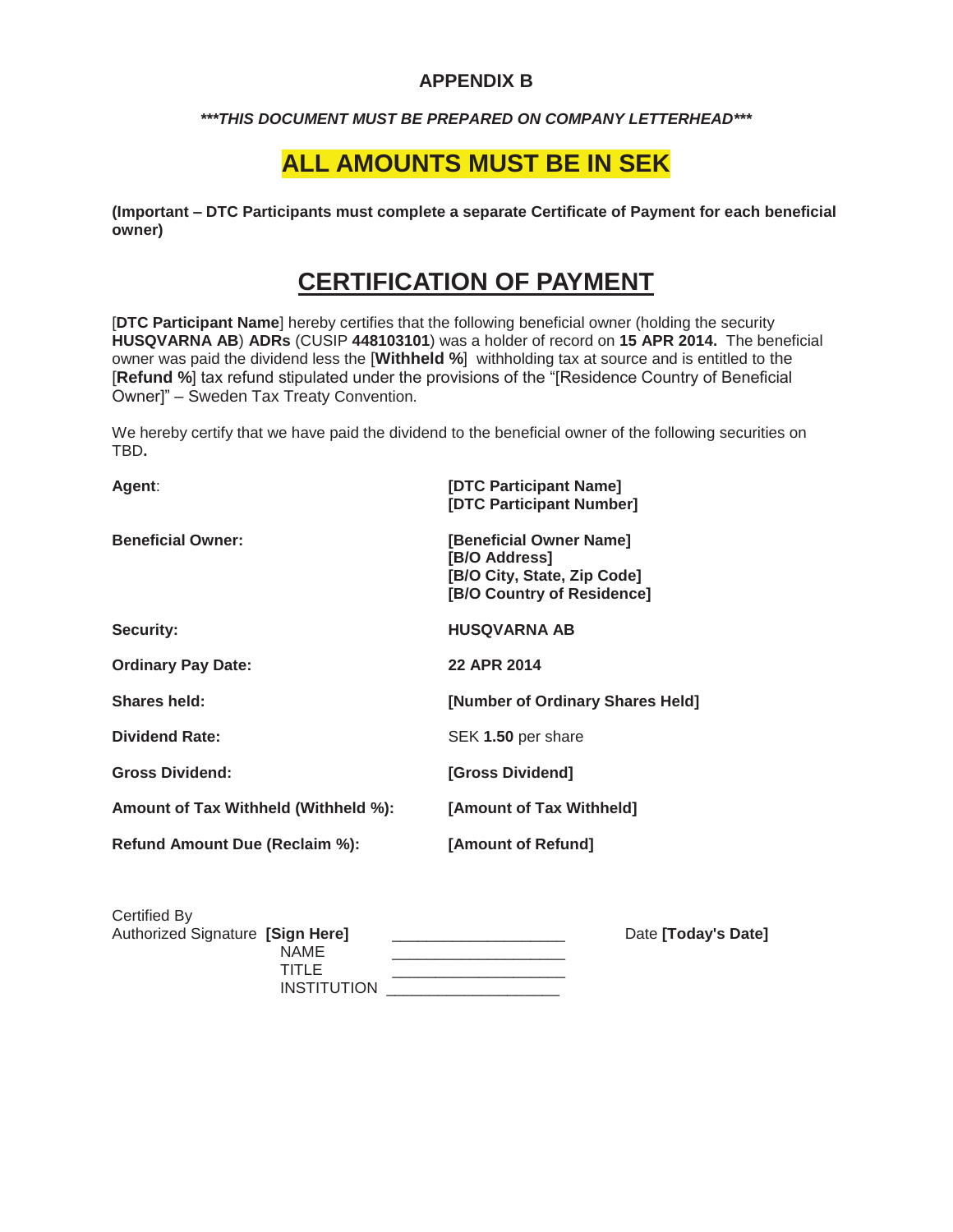## **APPENDIX C**

*\*\*\*THIS DOCUMENT MUST BE PREPARED ON COMPANY LETTERHEAD\*\*\** 

**---------------------------------------------------------------------------------------------------------------------** 

# **ATTESTATION FOR U.S. PENSIONS**

#### **[DATE]**

Citibank N.A. 90 Broad Street, 16<sup>th</sup> Floor New York, NY 10004-2205 Attn: Swedish Reclaims

We, **[ NAME OF DTC PARTICIPANT ]**, also known under DTC participant number **[ DTC PARTICIPANT NUMBER]**, hereby confirm that each U.S. pension cited below held the respective amount of shares on the record date of **15 APR 2014** for the security **HUSQVARNA AB (the "Issuer")**; **CUSIP# 448103101** and that all U.S. pensions cited below meet the following tax reclaim requirements: The pension fund/trust is:

- 1. Organized under the laws of the U.S.
- 2. Established and maintained in the U.S. primarily to administer or provide pensions or other similar remuneration, including social security payments.
- 3. Tax-exempt in the U.S. with respect to the activities described in item 2 above.
- 4. Comprised of participants within the fund of which more than 50 percent are American residents.
- 5. A resident of the United States, provided that such dividends are not derived from the carrying on of a trade or business by the pension fund or through an associated enterprise.
- 6. Confirming that the underlying security has been held in the account for at least two months prior to submitting the tax reclaim to Citibank N.A. If the shares are part of a securities lending transaction over record date, the two-month holding period is considered interrupted and as a result disqualifies the pension's eligibility to claim at the exempt rate.

Below is the list of beneficial owners and their respective holdings. As required a Form 6166 and a Power of Attorney are attached for each beneficial owner.

| <b>Beneficial Owner Name</b> | Address | Taxpaver I.D. Number | # of ADRs held |
|------------------------------|---------|----------------------|----------------|
|                              |         |                      |                |
| 2)                           |         |                      |                |
| 3) etc.                      |         |                      |                |

We authorize the Citibank, N.A. to present this documentation on the behalf of the beneficial owners listed above. Please contact the undersigned at [Signatory's Telephone Number] should you have any questions.

Citibank, N.A. shall not be liable for failure to secure the refund and shall not be liable for any loss due to fluctuations in foreign currency exchange rates. Any funds erroneously received shall be immediately returned to Citibank, N.A., plus any interest, additions to tax or penalties thereon.

Sincerely,

[Signature of authorized signatory for DTC Participant]

[NAME AND TITLE OF AUTHORIZED OFFICER FOR DTC PARTICIPANT]